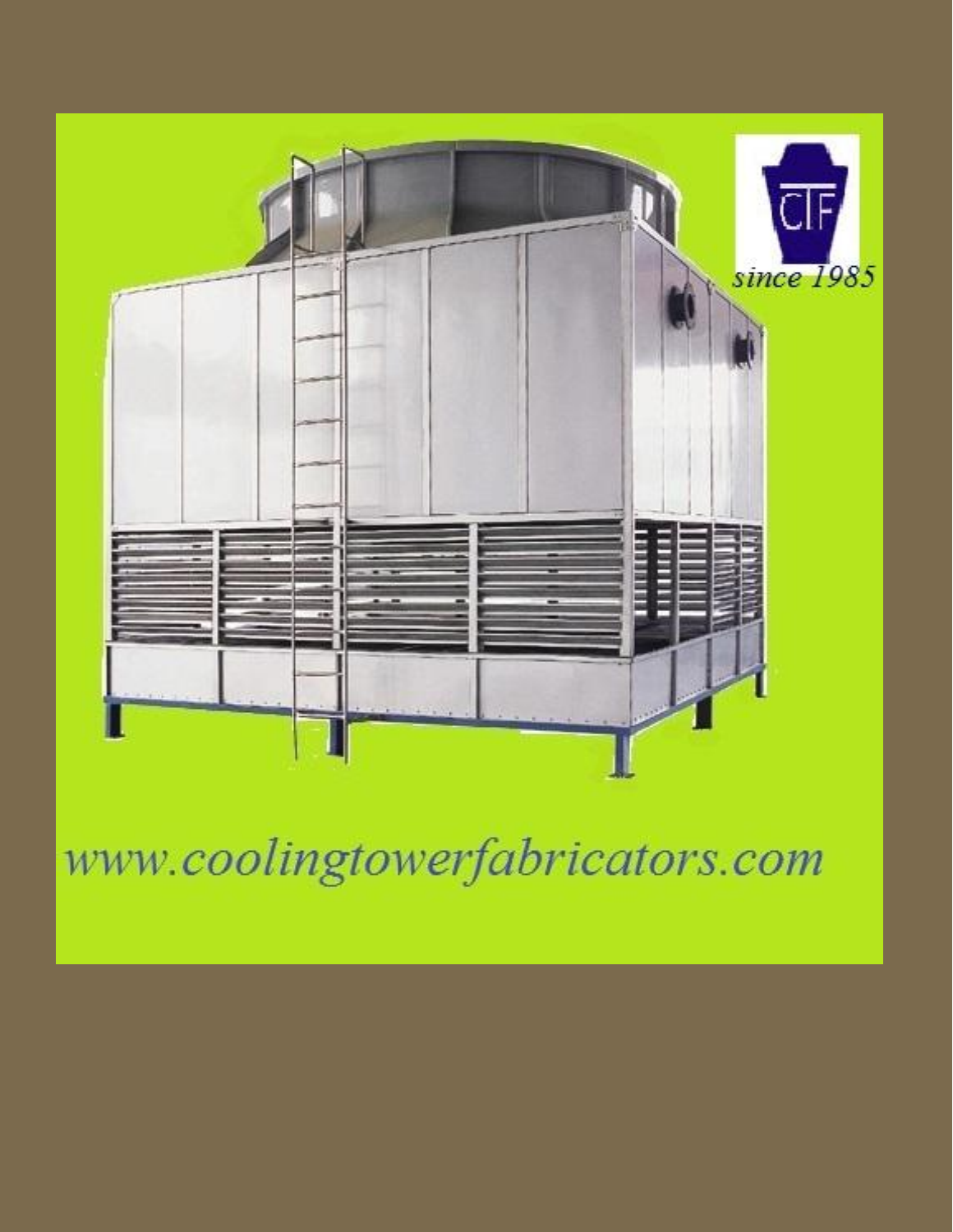

## *COOLINGTOWER FABRICATORS PRIVATE LIMITED*

### *Introduction*

*We are team of experienced, hard-working people. Having worked since 1981 on*  various types of Cooling Towers, we have got solution to any problem in Cooling *Towers. Our people are covered under benefits like ESIC, PF schemes. Our company is also registered for BST, CST, WCT and Profession Tax Numbers. We assure you that if we are given an opportunity to provide our services in your esteemed organization, we can bring out best of the results up to your satisfaction.*

## *SERVICES PROVIDED BY COOLINGTOWER FABRICATORS PRIVATE LIMITED.*

Cooling tower fabricators will provide you with a complete detailed report, analysis of current operation, and replacement part recommendations for your existing equipment. As the cooling tower specialists, we are ideally qualified to provide an expert inspection and evaluation of your cooling tower system and make recommendations to improve the efficiency and life of your evaporative cooling equipment ,We understand how cooling tower works and why it fails thermally. Accordingly there is a very well established procedure to inspect, analyze and remedy the problems faced by the cooling tower. Cooling tower is inspected by experienced team of engineers who survey the whole cooling tower, take measurement of various critical parameters and present them in well designed data sheet. A cost benefit analysis is also done for the customer to select the best economic option.

*The benefits of such an assessment of your existing cooling tower system include:*

- 1. Optimizing the efficiency of your existing cooling towers.
- 2. Extending the life of your existing cooling towers.
- 3. Making an informed decision on upgrades or replacements.
- 4. Accurate budgeting for maintenance and or replacement.

### **You will be provided with:**

- *1. Detailed Inspection Report.*
- *2. Performance report.*
- *3. Parts needed to be replaced or serviced.*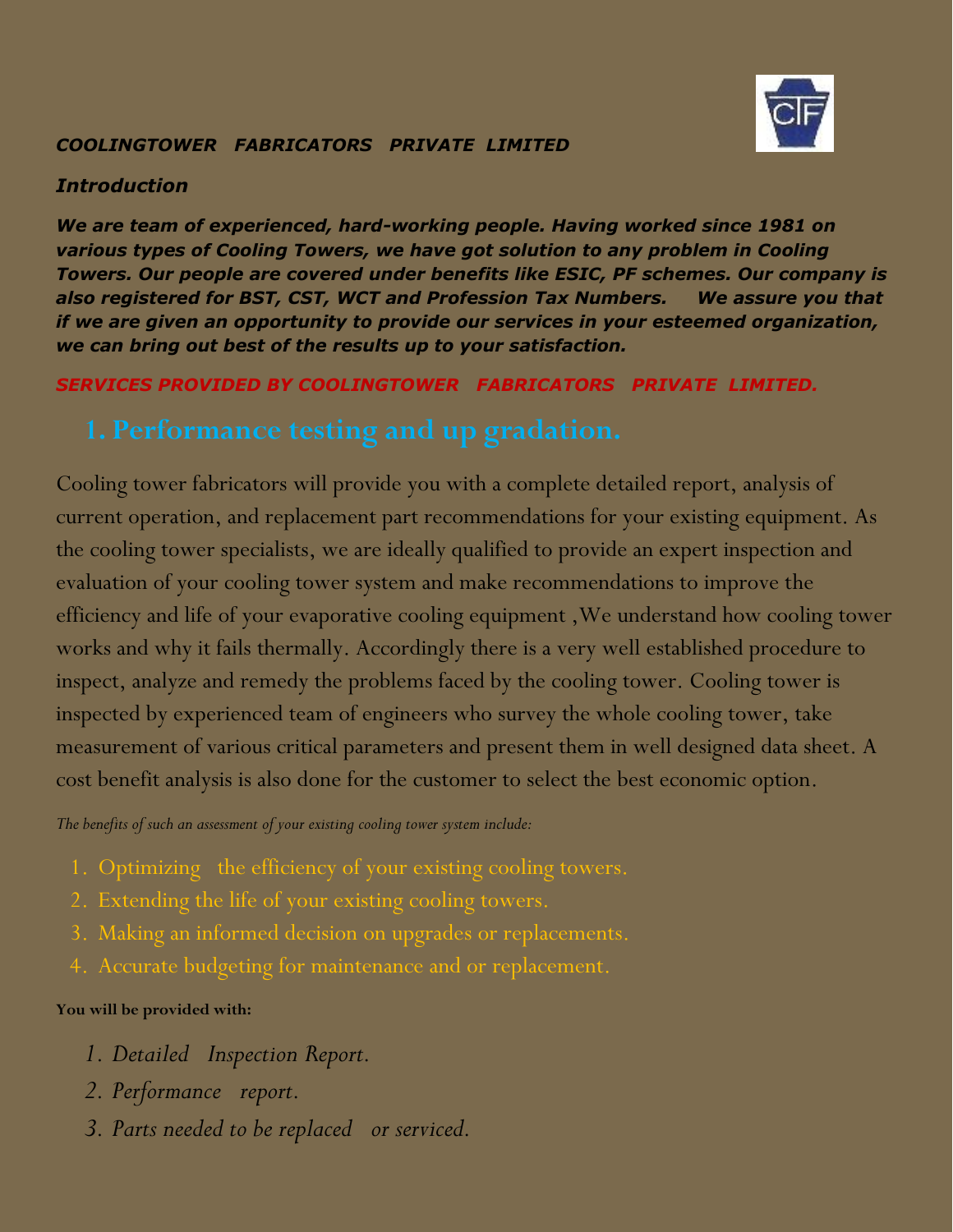Our plans for routine maintenance are setup so that you can get the most life out of your equipment and save money. To maximize the operating life of your evaporative cooling system, your CTF can provide preventive maintenance services which will reduce the potential for unplanned downtime due to equipment failure and keep it operating at peak efficiency. WE can provide you with services that are custom tailored to your equipment and operational requirements.

You will be provided with:

- *Periodic Inspection Reports.*
- *Emergency Repairs*
- *General Mechanical and Structural Repairs*
- *Regularly scheduled preventive maintenance.*
- *Detailed testing, measurement and analysis of critical system components .*
- *Routine maintenance will involve checks and adjustments to all parts of the cooling tower including, fans, belts, pulley, motors, sprays, drift eliminators, fill, float valves, basin, pipework, coils, dosing etc*

## Equipment Upgrade

Often demands on your evaporative equipment have increased since the original specification requirements and installation of your cooling system. We can evaluate the operating efficiency and capacity of your existing system and make Equipment Upgrade recommendations that will improve system performance and extend the useful life of your equipment.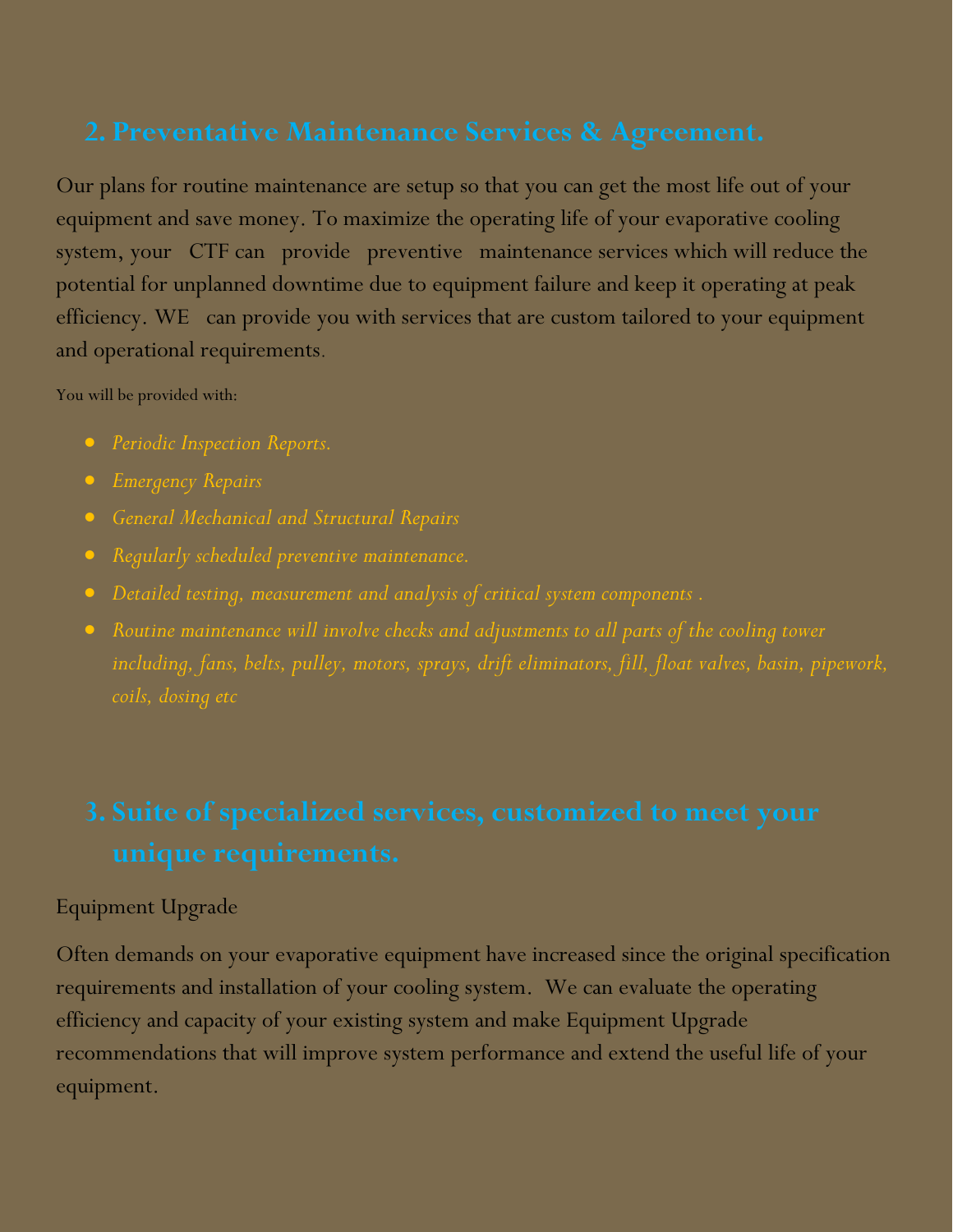- *Inspection and operating condition report*
- *Detailed recommendation on upgrades to improve performance.*
- *Installation and testing of new components by factory trained technicians.*
- *Cooling Towers & Fabricators backed service warranty.*
- 

The Cooling Tower Company strongly recommends that all cooling towers have a routine cleaning and maintenance program in place, to ensure that the towers operate safely, reliably and efficiently at all times.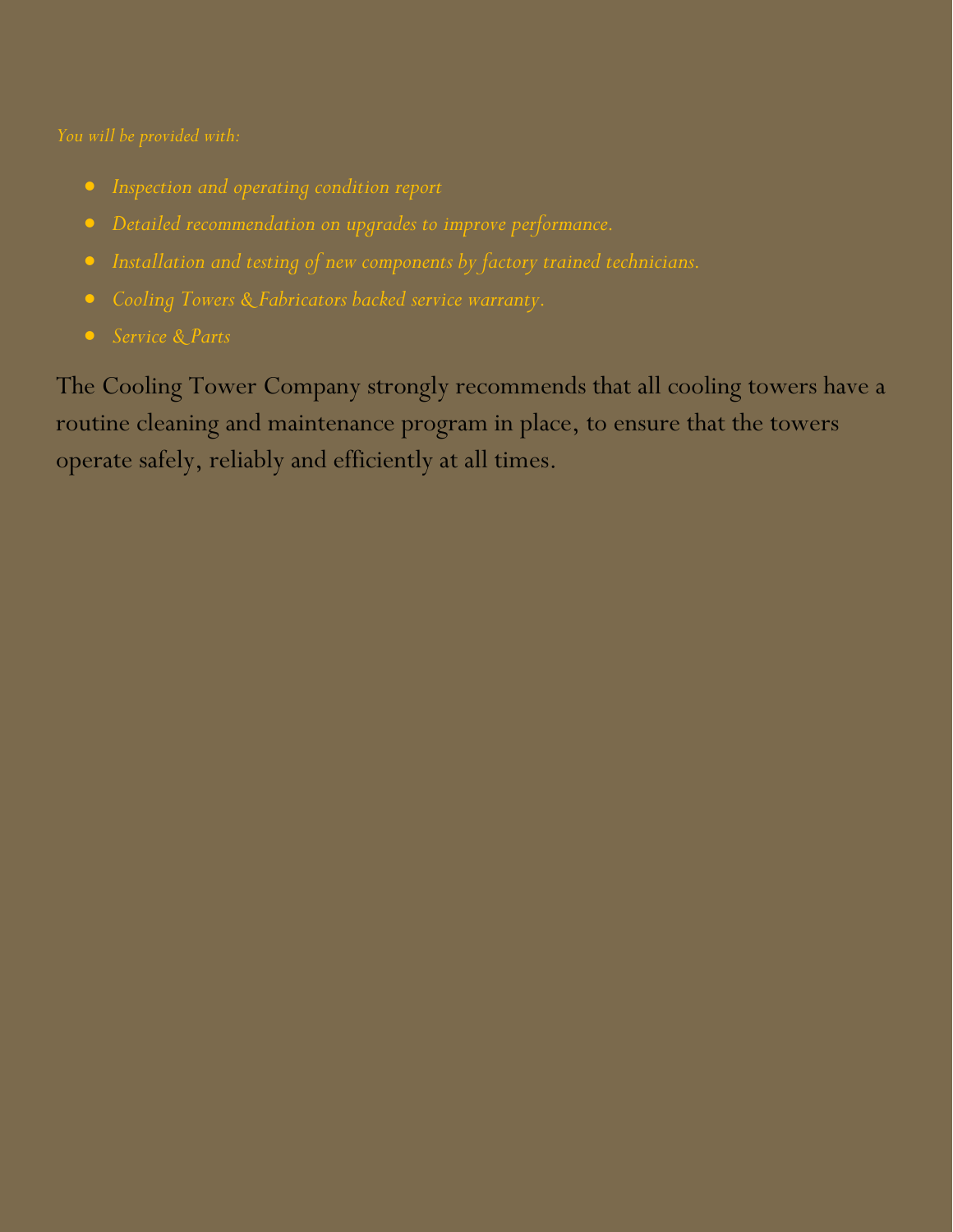## **Fan assembly ,Fan HUB, Fan stack etc.**





**Fan Diameter :** 300 mm to 10360 mm (1 ft. to 34 ft.) **No. of Blades :** 2 to 12 **Air Flow :** 2 to 700 m<sup>3</sup>/sec **Pressure :** 40 to 1600 Pa **Speed :** 0 to 2500 RPM **Air Flow<br>Pressure<br>Speed<br>Power<br>Rating Rating :** 1 to 1000 kW **Operating Temp. :**  $-20^{\circ}$ C to  $+120^{\circ}$ C

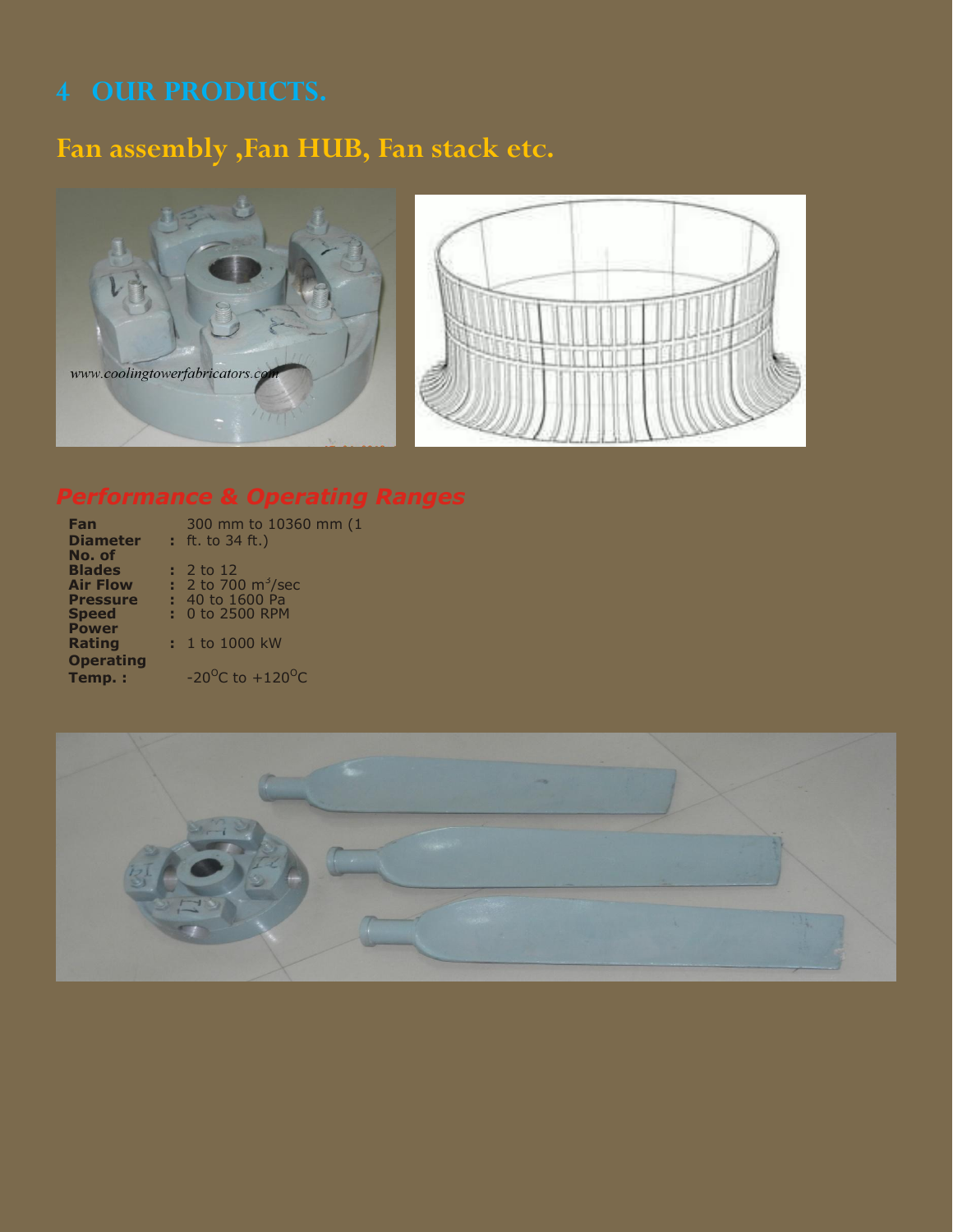# **Sigma Fills**



# **Splash fills & V- bars etc**



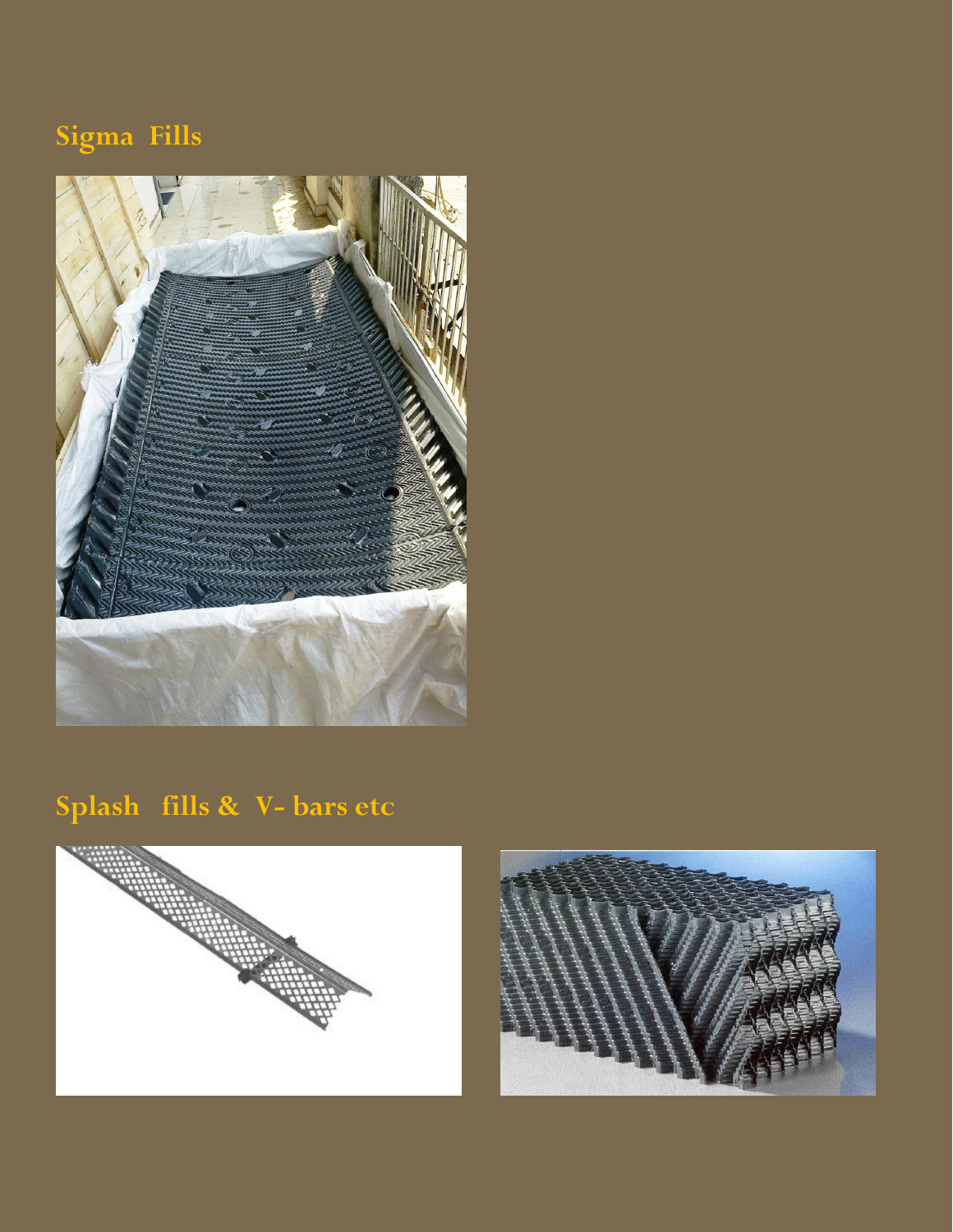## **Trickle fills**



# **Drift eleminator, Spray nozzle,**



# **Adapter, Sprayer body, Deflector, Pvc Pipes etc.**